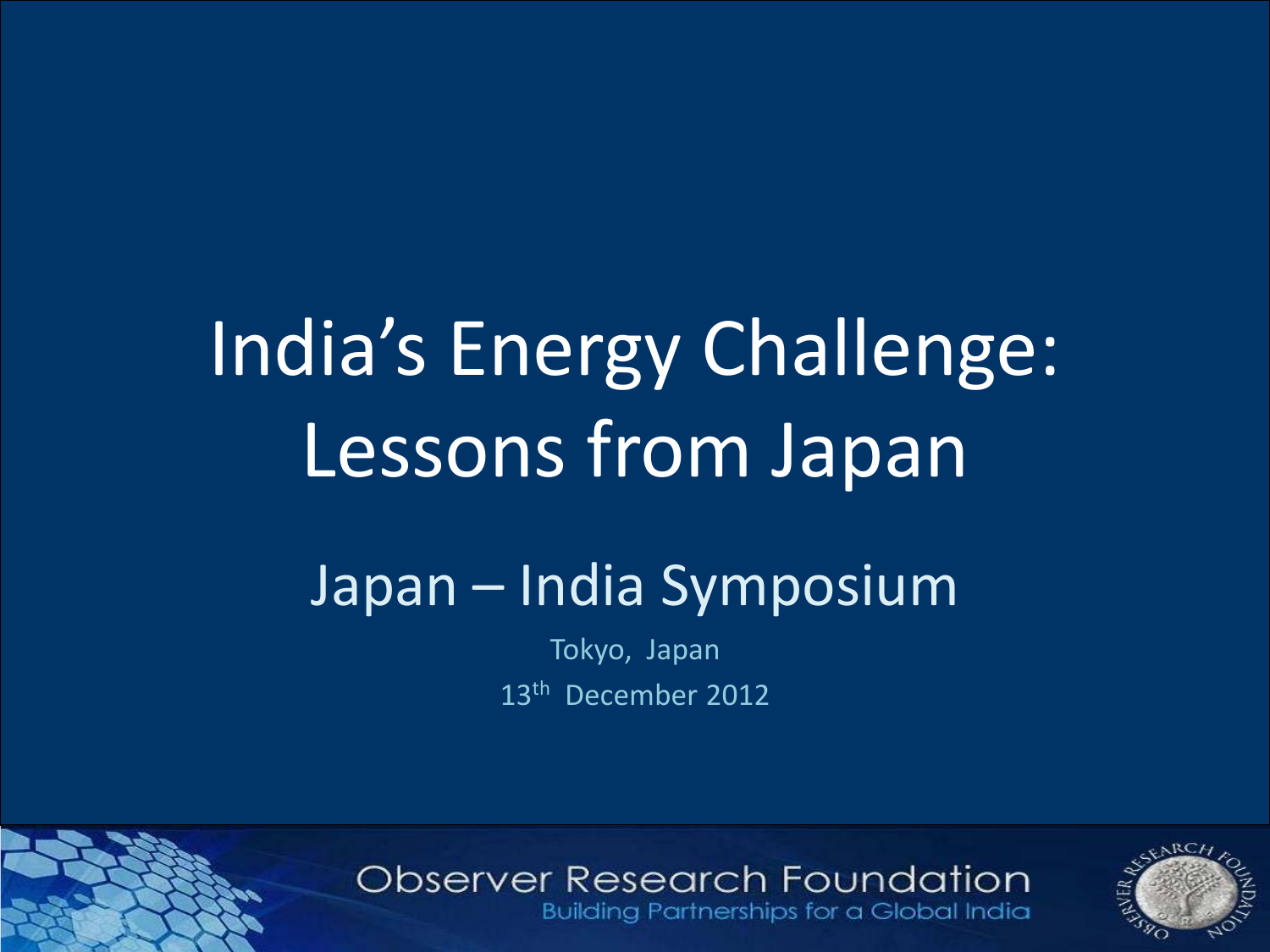## Key Messages

- **India and China will define future global energy challenges**
- **Japan & India: Roughly same aggregate energy consumption: India's quantity & Japan's quality** 
	- Japan: Universal access to modern energy (equity), highly efficient (economically and ecologically)
	- India: Half the population without access to modern energy (inequitable); inefficient (economically & ecologically)
- **Regional cooperation & integration need to rely on or work in accordance with global rules and standards** 
	- Japan's coping strategy (portfolio approach & efficiency): With almost 100 percent energy import dependence Japan is more energy secure than India which imports only 33 of its primary energy
		- Market mechanism for pricing, penalty for environmental degradation & carbon emission
		- Self reliance principles inapplicable in the energy sector

### The appeal is not to our moral sentiments or animal spirits but to our own self-interest



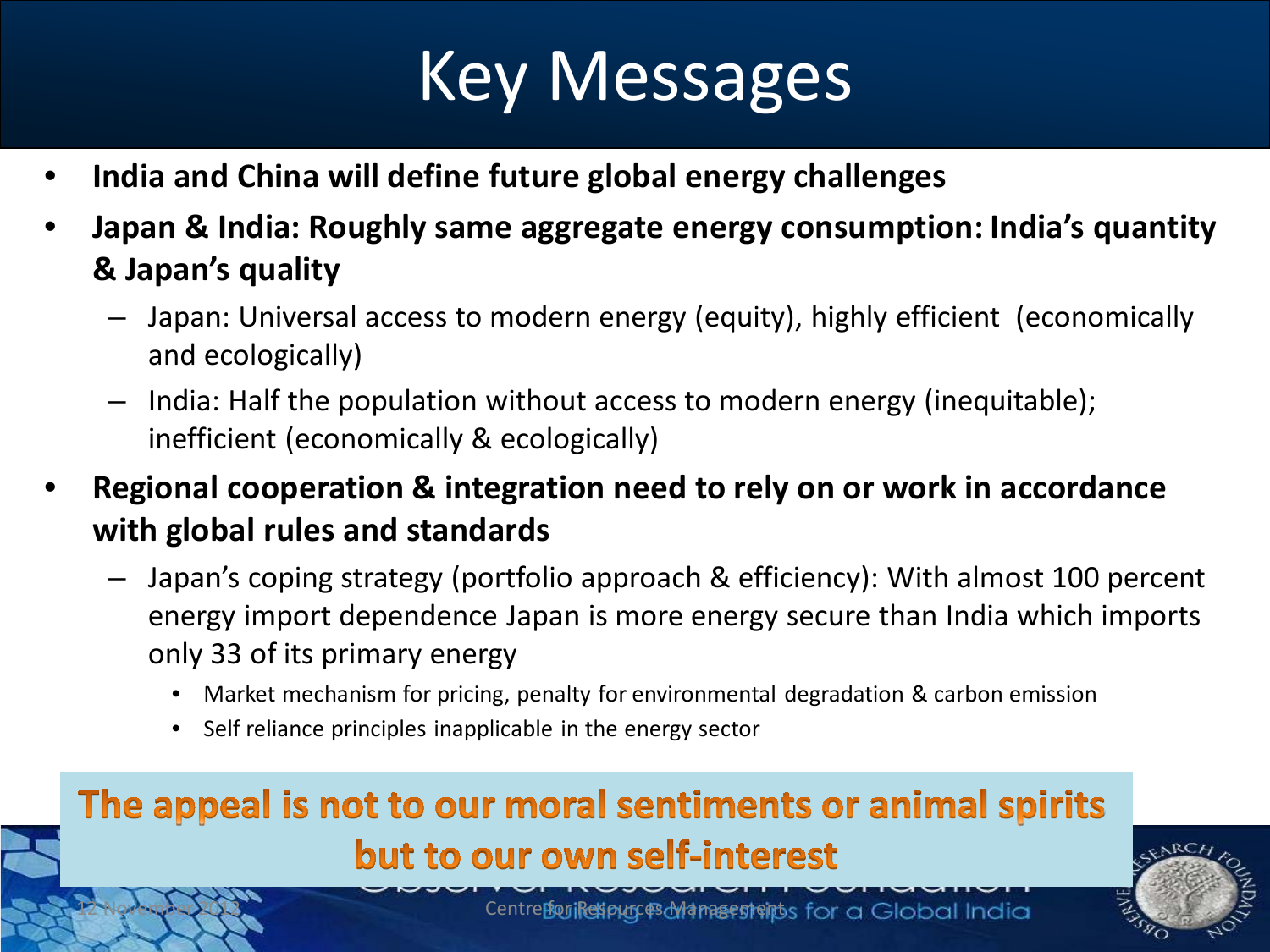## **India: Primary Energy Demand: Dominated by Fossil fuels**

2010: 691 mtoe 2035: 1680 mtoe



3 fold increase in energy demand; fossil fuel share increases from 73% to 84%

**Observer Research Foundation** ovember 2012 CODSEIVEI RESEQICI FOUNDOIION<br>Centre for Resources Managements for a Global India



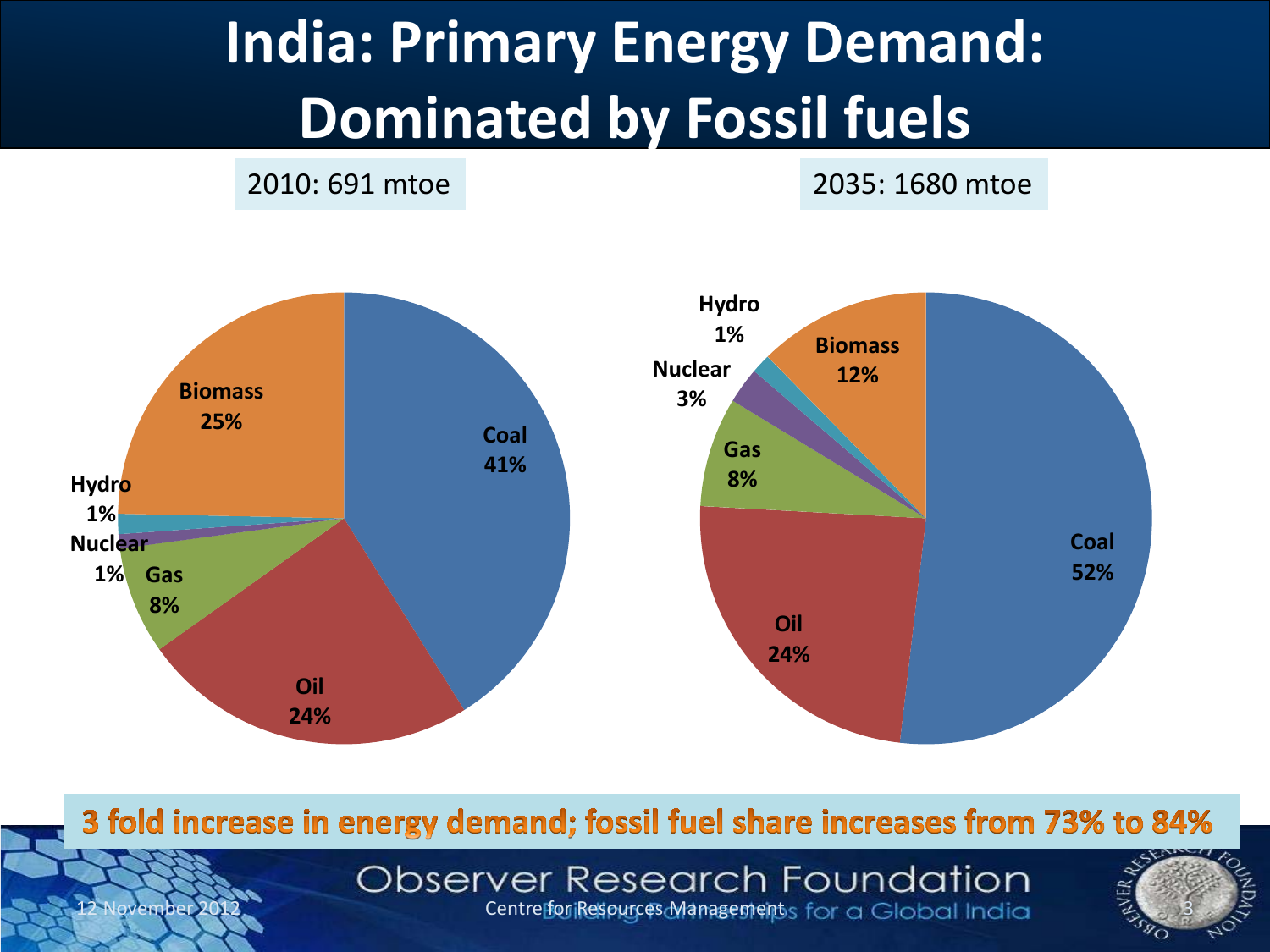# The 'Chindia' Energy Challenge





- But even by 2035 India's energy demand will only be 57 % of China's
	- Per capita energy consumption in India will hit 1 toe only in 2035

#### **By 2020 India will**

- Match China in population numbers & overtake China as the world's fastest growing energy region
- Overtake Japan/China/EU to become the largest coal importer
- By 2030-35 India will
	- Occupy coal space vacated by China (China's coal imports expected to peak in 2015)
	- Overtake USA to become the 2nd largest energy consumer
	- Overtake oil & gas import bill of Japan initially and later USA
- By 2035 India & China will occupy oil space vacated by USA & EU
	- Together import 19.2 mbpd of oil
	- OECD imports will fall to 12.5 mbpd
	- China will off-set entire savings in EU
	- India will off-set savings realized by USA

#### Observer Research Foundation Centre fou iletiour as Adamsentaints for a Global India

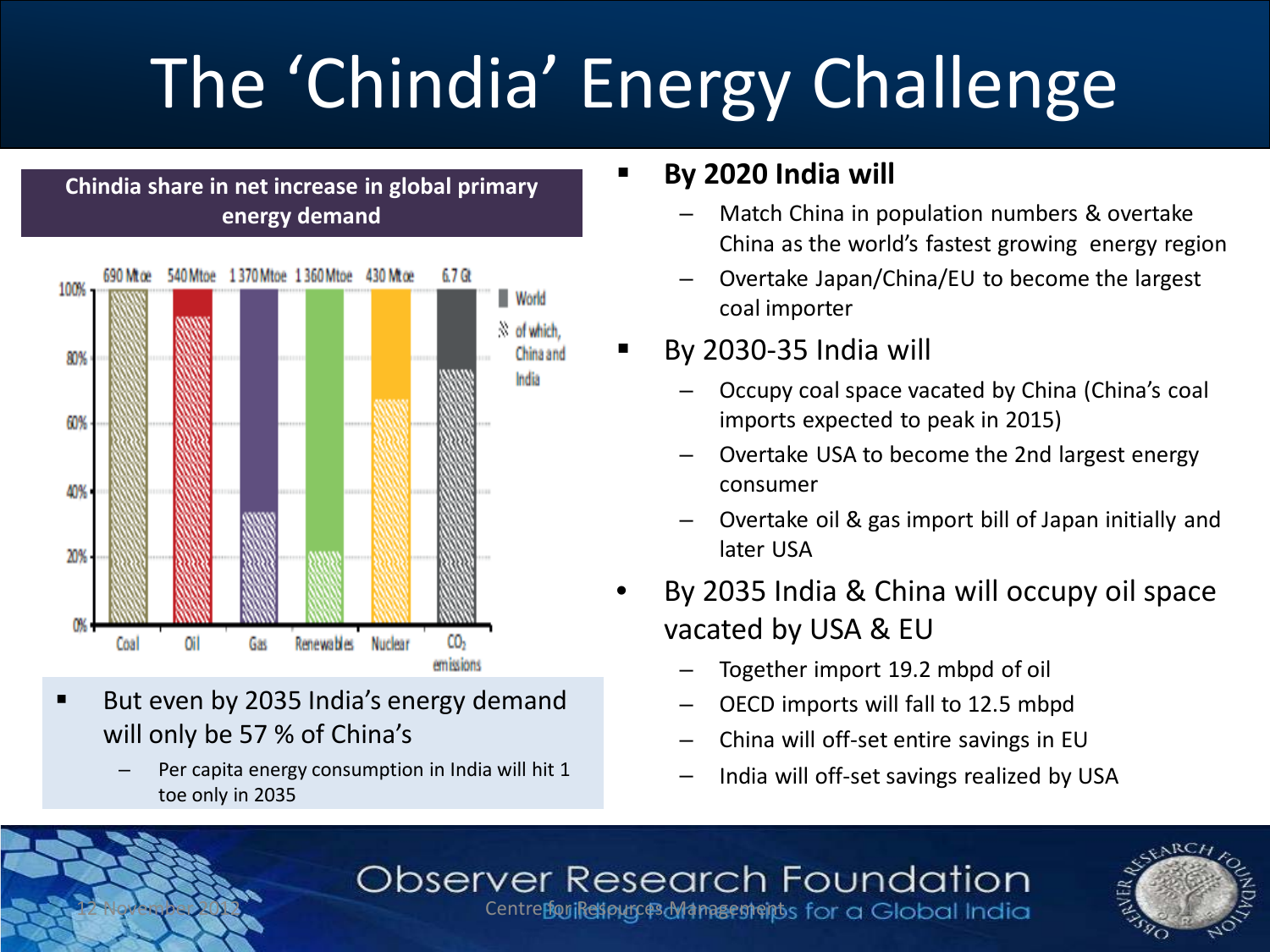## India & Japan: Quantity meets Quality

**Natural Gas Demand Growth** 



#### ■ Natural gas demand & growth 2010-2035

- Japan: CAGR 0.7 % 130 BCM
- India: CAGR 4.2% 170 BCM

#### **Oil demand current & future**



#### **Observer Research Foundation**



Centre foui Resipute <sup>a</sup> Managements for a Global India

#### ■ Oil demand growth

- Japan: Declines from 4.3 mbpd to 3.1 mbpd
- India: Increases from 2.5 mbpd to 6.9 mbpd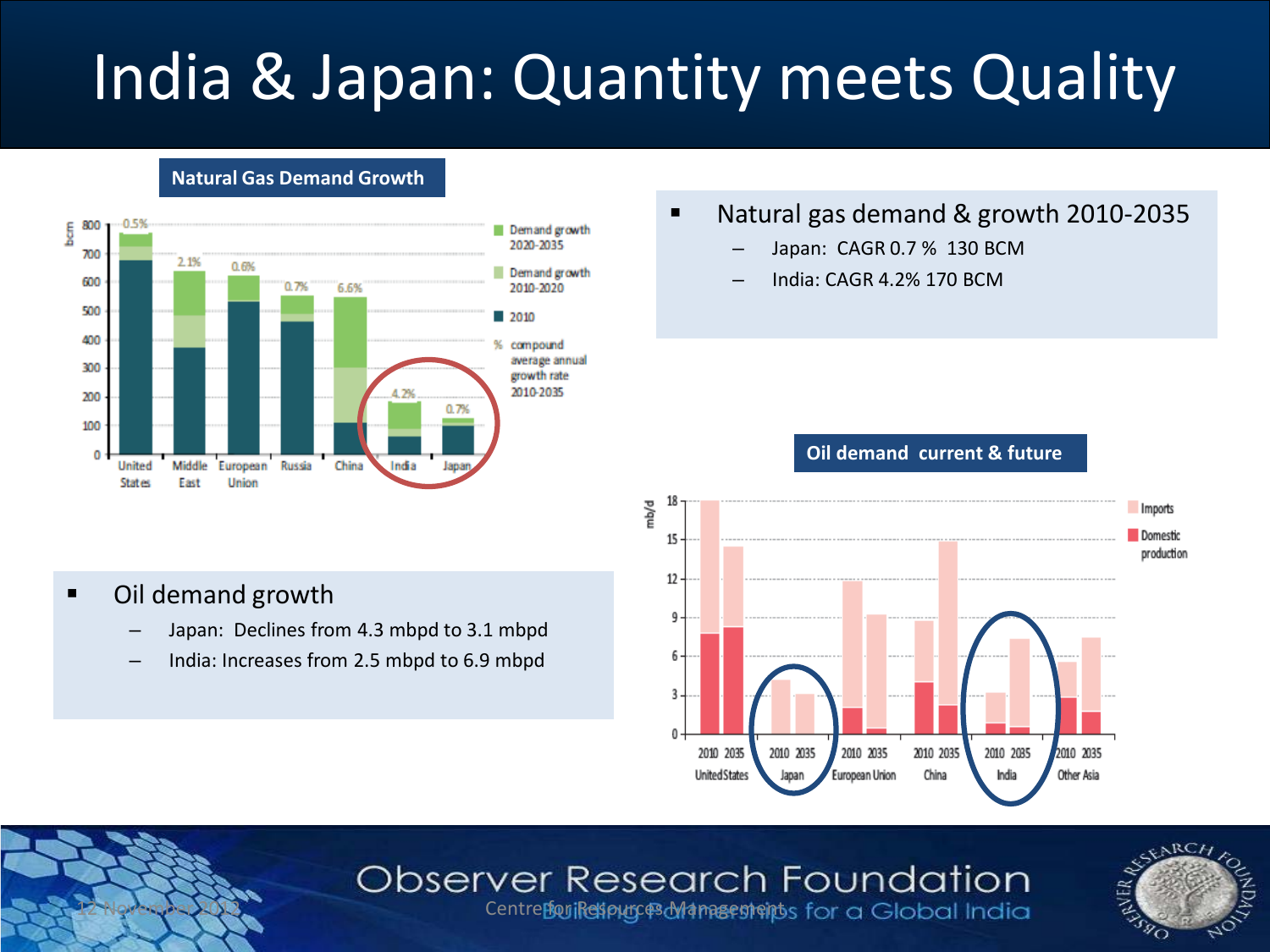# Quality Vs Quantity



- Cumulative carbon emissions 1900-2035
	- Japan: 80 GT
	- India: 100 GT
- A USD 45,000 per capita country and an USD 1400 per capita country have roughly the same cumulative emissions
	- Quality Japan: Technology & Efficiency
	- Quantity India: Energy poverty, inequality & inefficiency
- Energy Consumption per 1000 USD GDP (2010-2035)
	- Japan: Fall from 0.08 toe to 0.06 toe
	- India: Fall from 0.44 toe to 0.22 toe
- Energy consumption per capita 2010- 2035)
	- Japan: 4 toe to 3.8 toe
	- India: 0.6 toe to 1 toe



#### **Cumulative carbon emissions**

### **Observer Research Foundation**



Centre foui Resipute & Managements for a Global India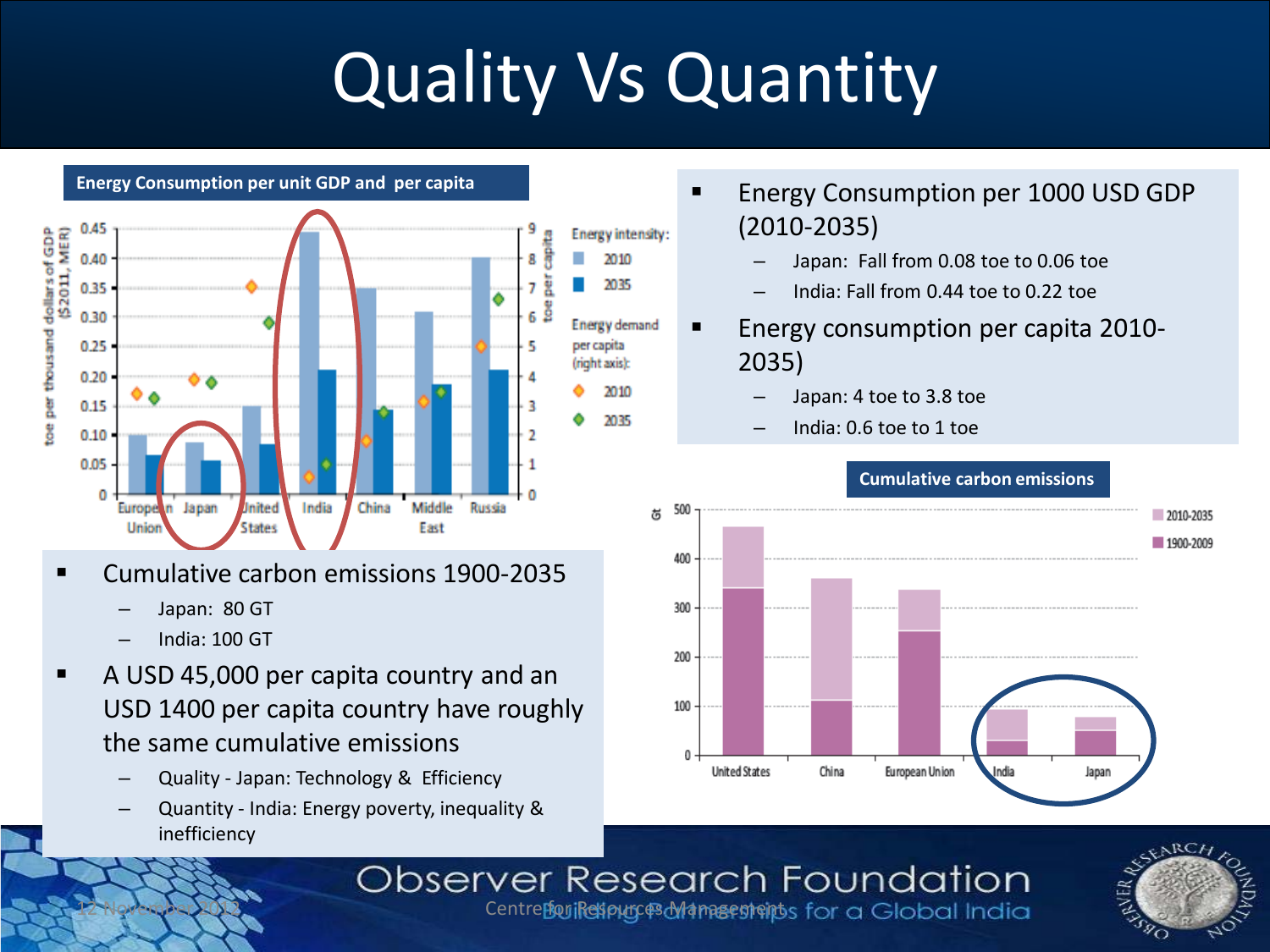## **Energy Security: Japan's coping strategy**



Annual change, Bcm



- **2011: Year of energy supply disruptions and high prices**
	- Political upheavals in hydrocarbon producing regions reduced hydrocarbon supply by 1.3 %
	- Natural disasters (tsunami) and its reverberations reduced world nuclear power by 7 %
	- Annual average price of oil was highest ever above USD 100/bbl
	- Floods in Australia reduced global coal availability
- **All fossil fuel disruptions were substituted by fossil fuels through the market mechanism** 
	- Increase in OPEC oil production (Arabian peninsula and Iraq)
	- Increase in coal and gas based electricity in Japan
	- Increased coal supply from USA, Russia, Columbia and Indonesia
- **Gas supplies to Japan and China increased as they had open liquid markets**
	- Follow a portfolio approach to energy security

Source: BP, Brian Dodson at ORF-IEF conferenceObserver Research Foundation **12 November 2012 CIT CONTROLLING INC.**<br><sup>2</sup> Centre **fivile display on Address of Additional Centre fivile display and Additional Centre for a G** 

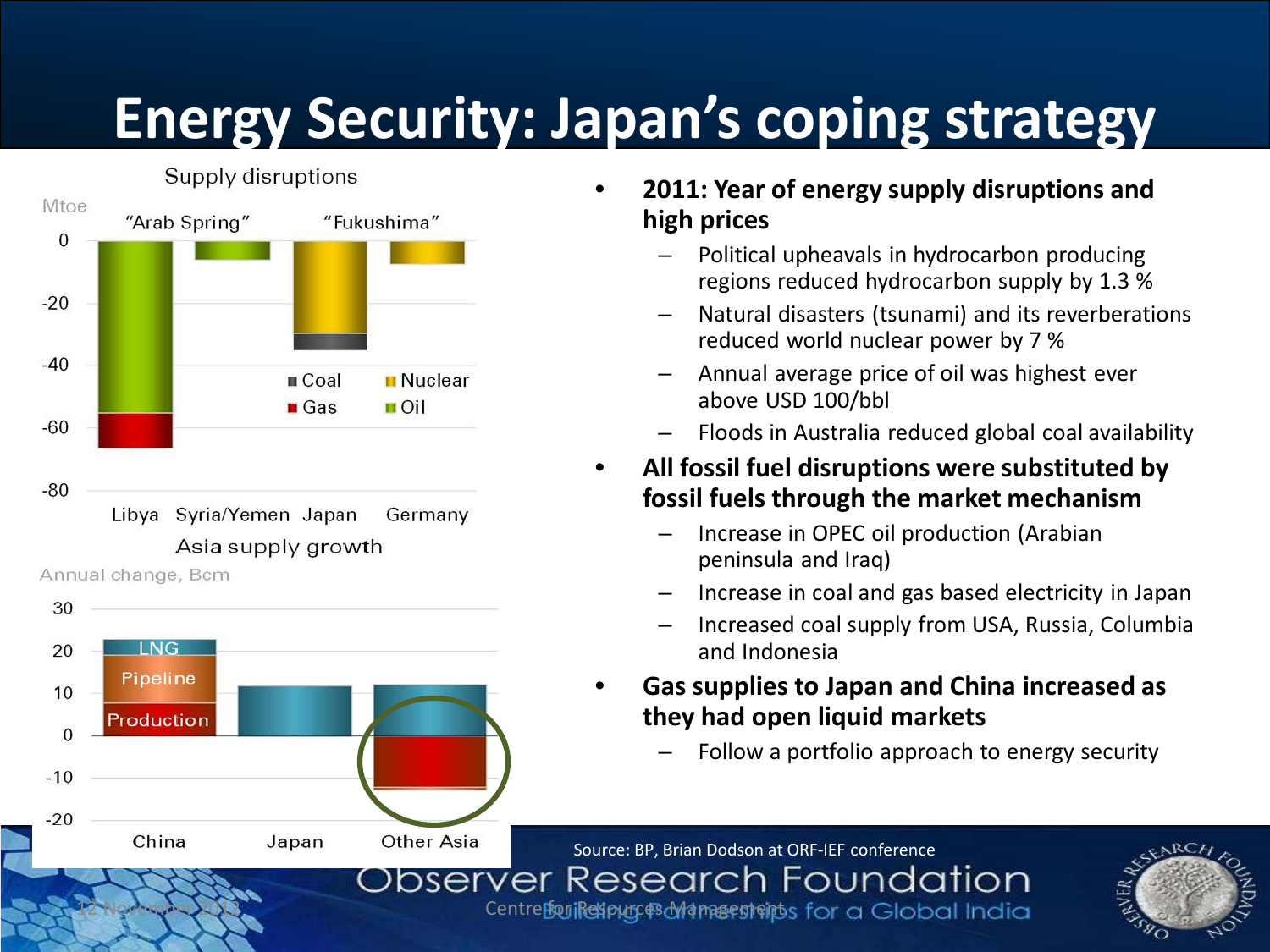# Oil Import Cost – Highest for India



- Relative risk of exposure to high oil prices increasing for India and decreasing for all OECD countries
	- All except USA are importing less oil and exporting more goods & services
	- USA is decreasing imports on account of domestic production
- Japan imports almost all its energy and spends less than 3 % of GDP on oil imports
- India imports 33 % of energy and spends more than 6% of GDP on imports (7.5 % last year)

#### **Observer Research Foundation** Centre fou iletiougo and a meeting of control of centre fourier

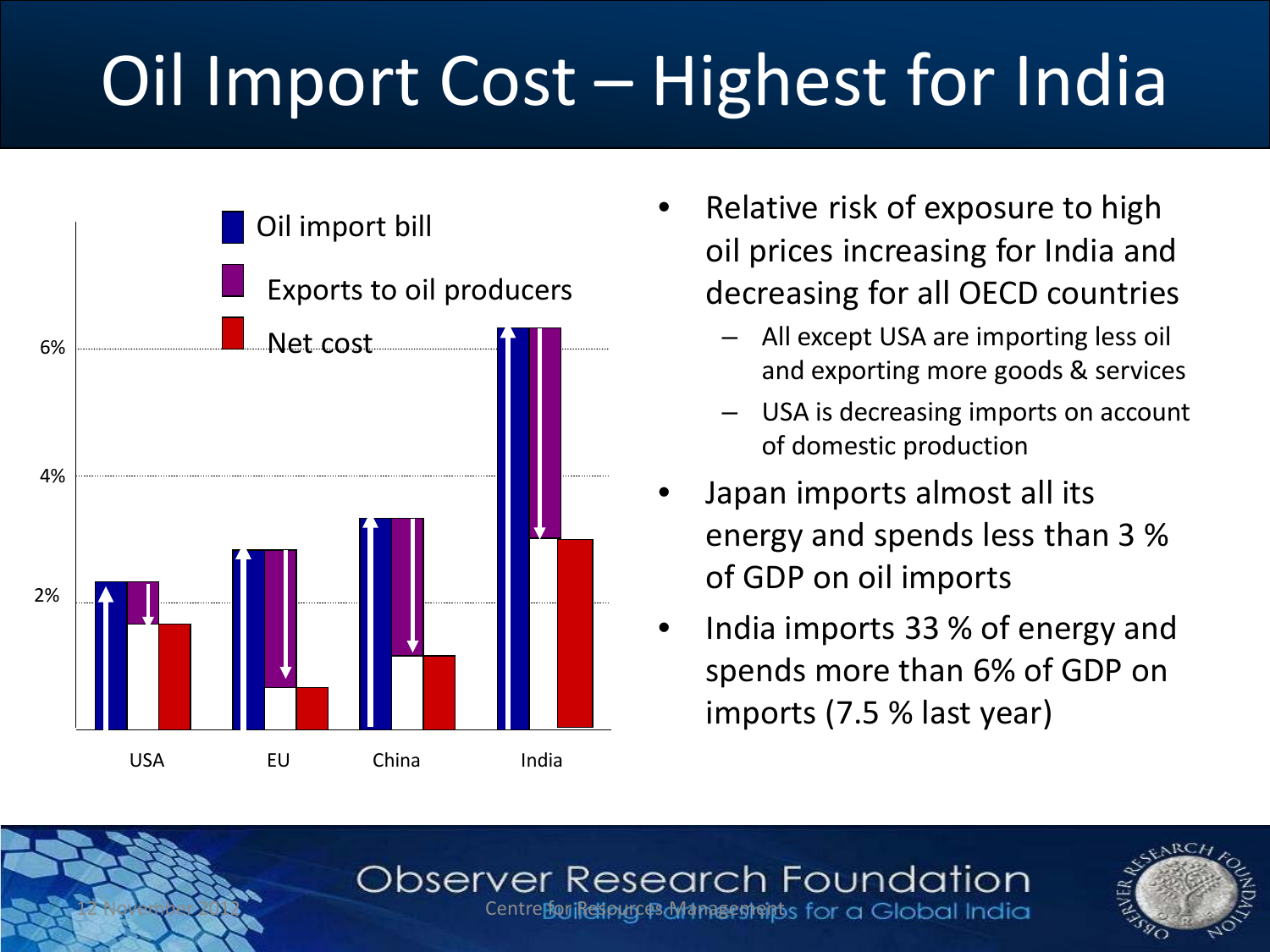### **Challenge: Reducing Carbon Emissions from Coal Combustion**

**Power Generation fuel shares by 2030 under aggressive nuclear capacity addition scenario**



#### • **Domestic coal reserves: not as abundant as originally assumed?**

- Out of an inventory of 200 BT only 50 BT is thought to be economically extractible
- **Even if all coal reserves in India are used for power generation, Indian emissions are unlikely to exceed 4.5 GT or 3 tonnes per capita**
- **Increasing the efficiency of sub-critical Pulverised Coal power plants by 1 percent will decrease coal use by 3 percent** 
	- **Reduction in annual coal consumption** by  $\sim$ 100 Million Tonnes
	- Will lead to a reduction in annual CO2 Emissions > 170 Million Tonnes (equal to the total emissions of Netherlands)
	- Japan has one of the most efficient coal based power generation fleets in the world

#### Observer Research Foundation **Building Partnerships for a Global India**

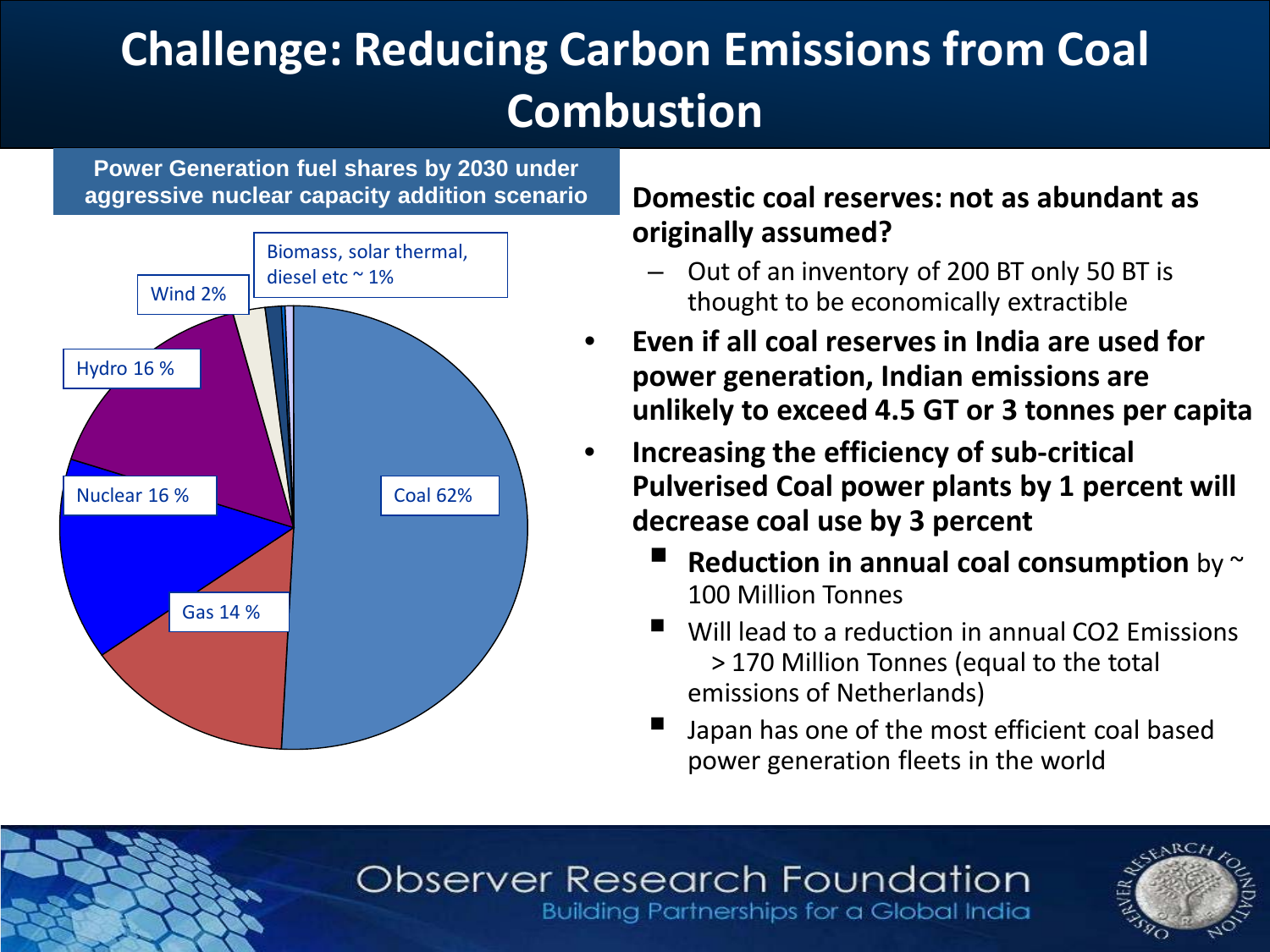# **Japan's Contribution**

• **Training activities aimed at transferring Clean Coal Technology (CCT) have continued since 2001**

– 136 Indians have been trained in Japan until 2011

- **A successful model project was carried out by Japan's NEDO to reduce ash content in Indian coal on a commercial scale**
	- New technology is expected to be introduced on a larger scale in 2012

#### **Observer Research Foundation Building Partnerships for a Global India**

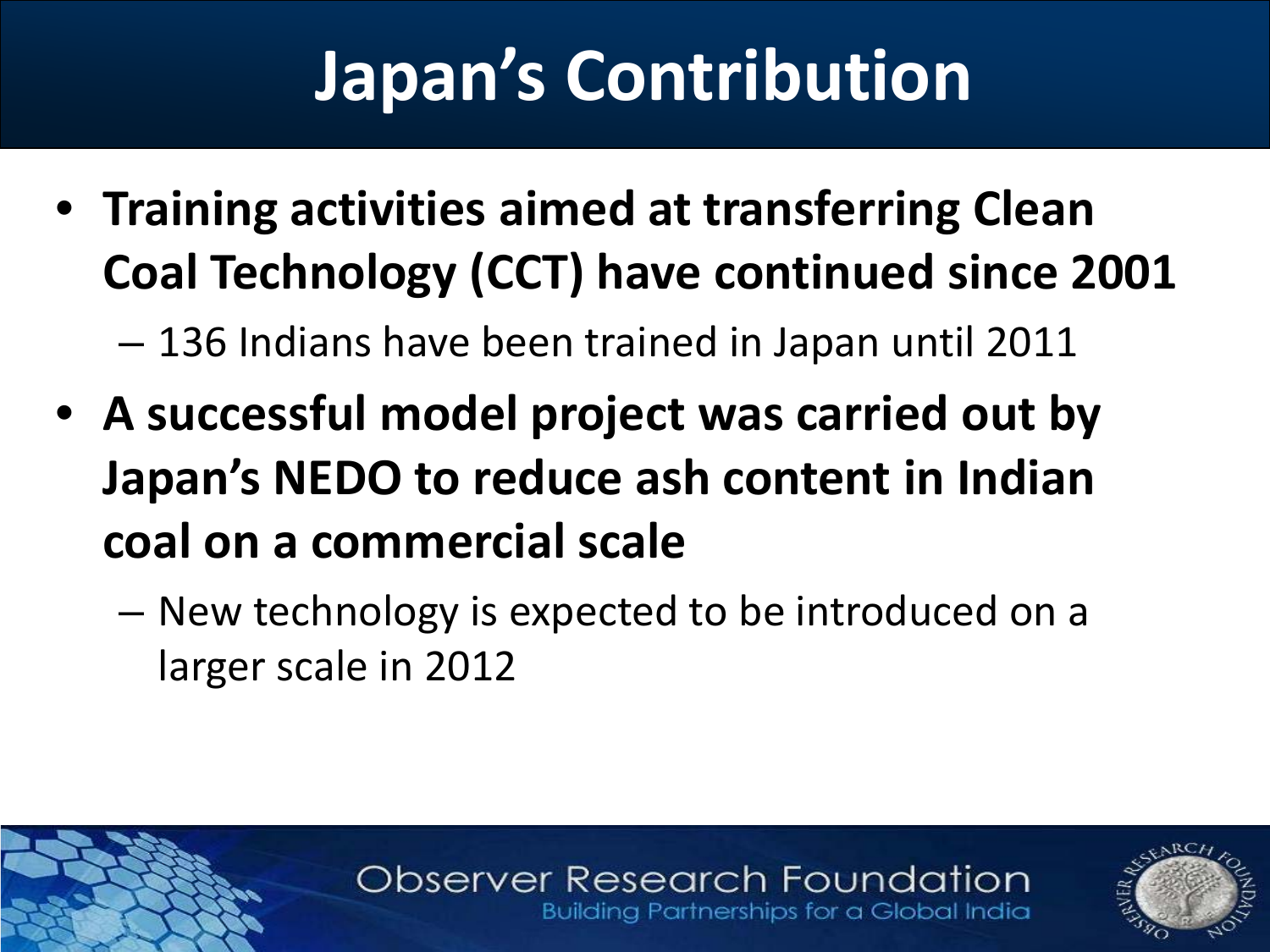# An undesired similarity?

#### **Privatisation Vs Market Transformation**



- **Privatisation progressing faster than market transformation**
	- Fukushima? A lesson for India in a hurry to privatise and accelerate nuclear energy produciton?
	- Privatisation of profits and socialization of losses?

#### • **India's nuclear Targets**

- **Before 1974 (first nuclear device tested)**: 43 GW by 2000 (33 GW from breeder reactors)
- **After 1984**: 10 GW by 2000 (no breeder reactors)
- **After 1998 (second nuclear device tested)** : 20 GW by 2020 (3.5 GW breeder reactors)

#### • **Long term projections:**

- Pre-NSG waiver: 275 GW by 2050
- Post NSG waiver: 455 GW by 2050 (35 % of 1300 GW total generation) out of which 95 % to come from breeder reactors

#### • **Questions**

- Capacity developed in 60 years: 4.1 GW
- Capacity expected in next 40 years: 455 GW
- 100 fold increase in 40 years?

#### **Ambitious even to the uninitiated ?**

**Observer Research Foundation 12 November 2012 Centre for Apple 12 October 2012 Centre for Reserve India**<br>Centre four Responses Management 11 October 111 October 2012 Centre four Responses Parties Centre 11

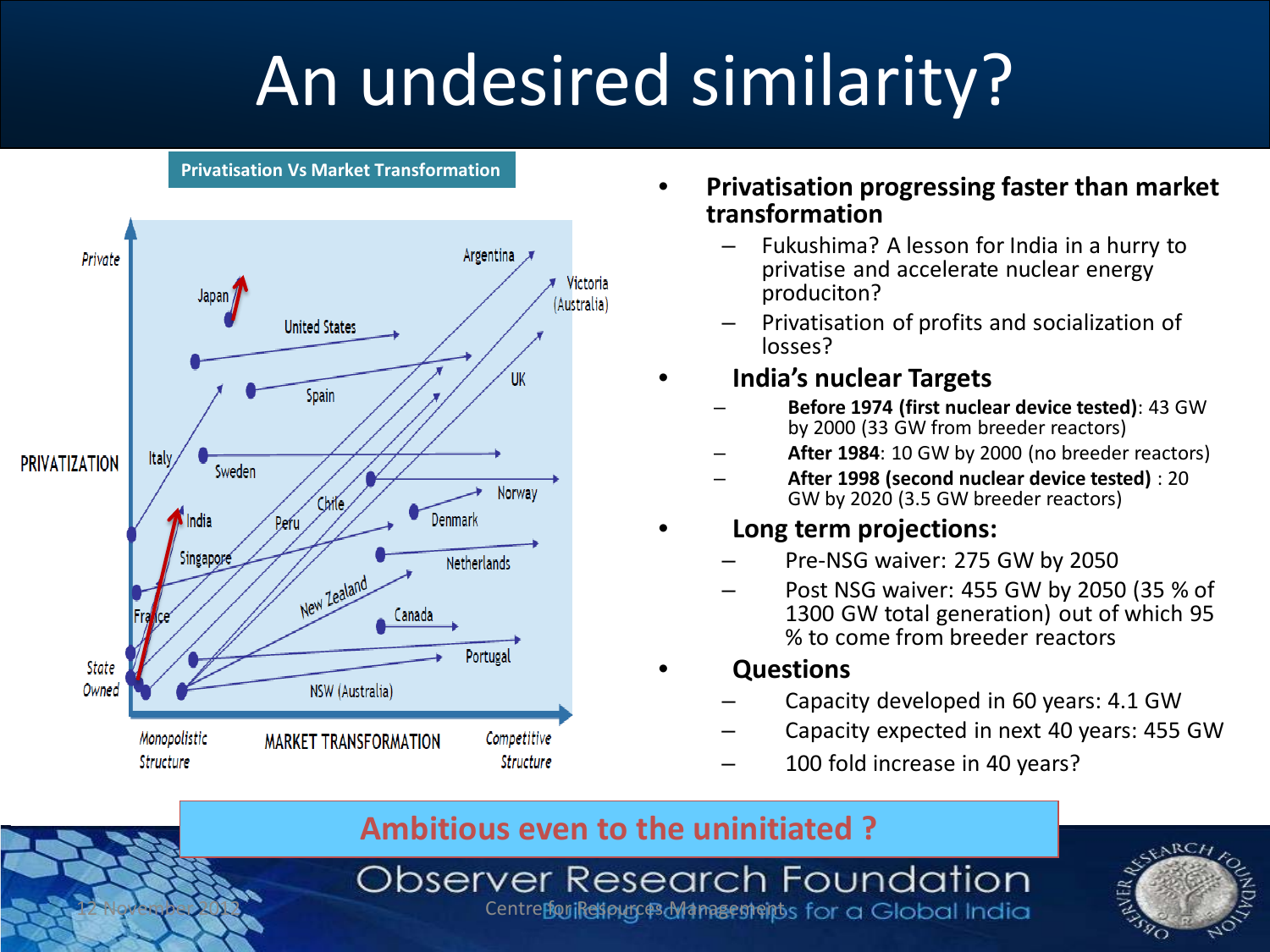## **Impact of Economic Crisis - Creating clean energy or promoting industries (jobs) ?**

- **Climate Change & RE Policy: Mother of all Trade Wars?**
	- **e.g. Crystalline Solar PV modules**: Glut in the market on account of overcapacity (50% in China) and slower demand from Europe (reduction in subsidies)
	- **USA**: Punitive duty of 250% on Chinese crystalline solar modules
	- **China**: Considering anti-dumping case against US dumping of poly-silicon
	- **Germany**: Hesitant on tariff barriers on Chinese modules as they are made on German machines!

### • **What does all this mean for India's JNNSM? 20 GW solar by 2020**

- Capital cost of solar PV fell by 30 % in 2011 on account of imported modules
	- Second round of Phase I bidding quoted prices pushd down to Rs 7.46/kwh!
- Domestic content requirement circumvented
	- Shift towards less expensive thin film as domestic content requirement does not apply
	- US imports of thin film with low cost financing!



#### **Bankability of solar projects questioned, Domestic PV manufacturing under**

**strain**